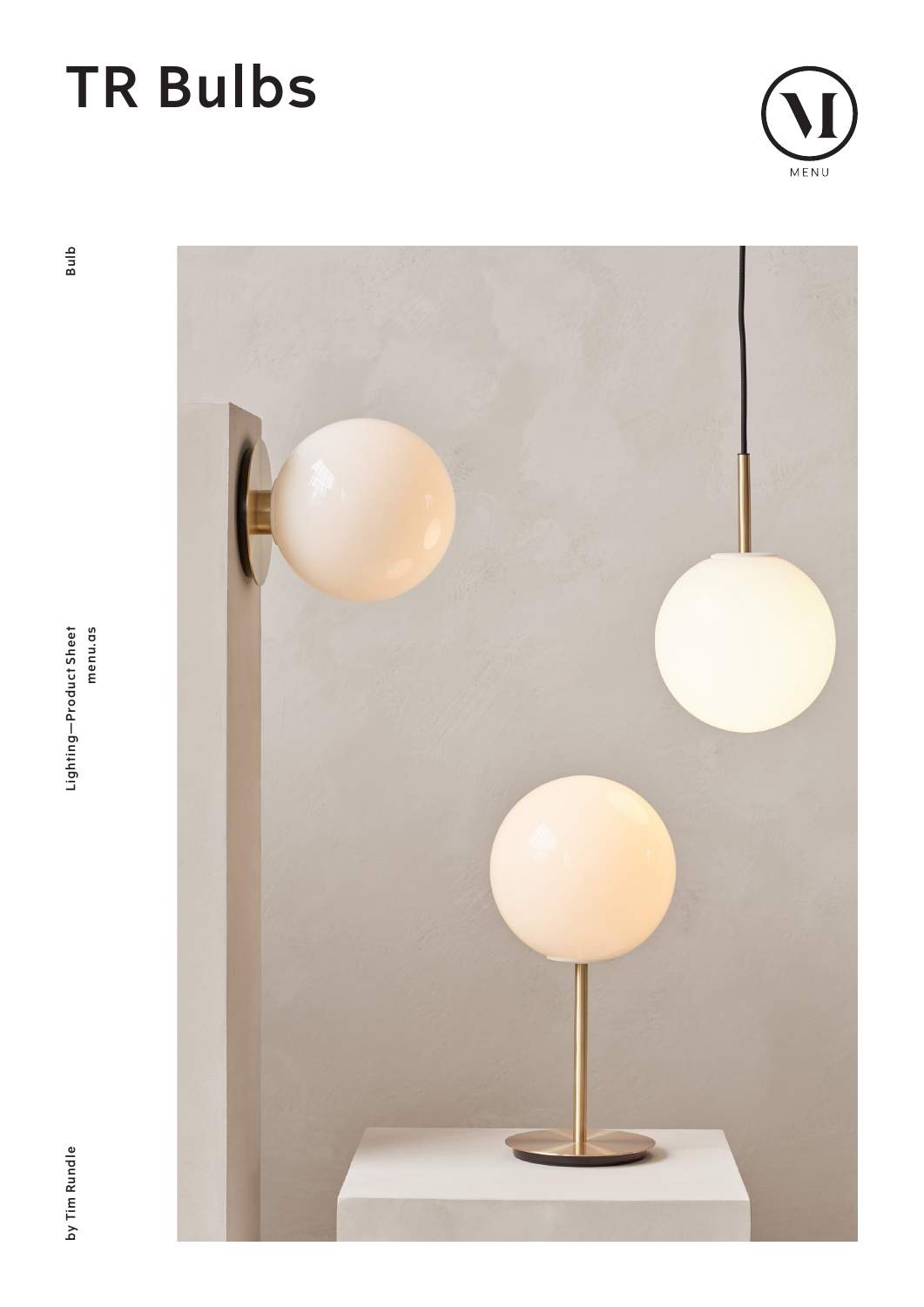# **TR Bulbs**



Designed for MENU by Tim Rundle, the TR Bulb's itinerant design moves seamlessly from space to space and room to room, installed by simply screwing it into pendant sockets. The dimmable and decorative glass bulb is now available with a dim to warm effect, transforming functional white light to cosy and ambient illumination. The corresponding series of lighting fixtures is also updated with the addition of brushed brass and brass, available as a pendant light, table lamp, ceiling suspension frame, wall lamp and ceiling lamp together with the corresponding bulb.

The TR Collection brings beauty to modern spaces with its elegant opal glass bulb and transformative geometric fixtures. The series' TR Bulb is a clever solution for modern city living, inspired by our increasingly nomadic lives, moving between cities and countries to pursue life experiences. Versioned in opal glass with a shiny or matte finish, the dimmable, portable bulb that plugs into any pendant socket is now available with a dim to warm feature that allows the user to create ambient lighting in an instant. The versatile TR range is expanded further with the addition of brushed brass and brass fixtures to the collection. Combining form and function in a single, multi-functional object, the flexible design looks stylish in any setting and formation—pendant light, table lamp, suspension frame, wall lamp or ceiling lamp. Fixtures are also available in powder-coated steel and grey marble.

### **Product Type** Bulb

**Environment**

Indoor

**Dimensions (cm / in)** Ø: 20 cm / 7,9"

# **Colours / Variants** Opal Matt Opal Shiny

### **About the Designer**

Originally from New Zealand, Tim Rundle has a preoccupation with simplicity, improvement and the pragmatic application of creativity. Combined with a rigorous and knowledgeable approach to the technical aspects of materials and manufacturing, the result is useful, engaging and relevant design. His eponymous London-based industrial design practice, founded in 2015, focuses on products that exist within an architectural context. "A great product should look as good and work as well in the real world as it does in a photo shoot," he tells us. "It should positively but quietly add to the atmosphere of a real space without shouting for attention."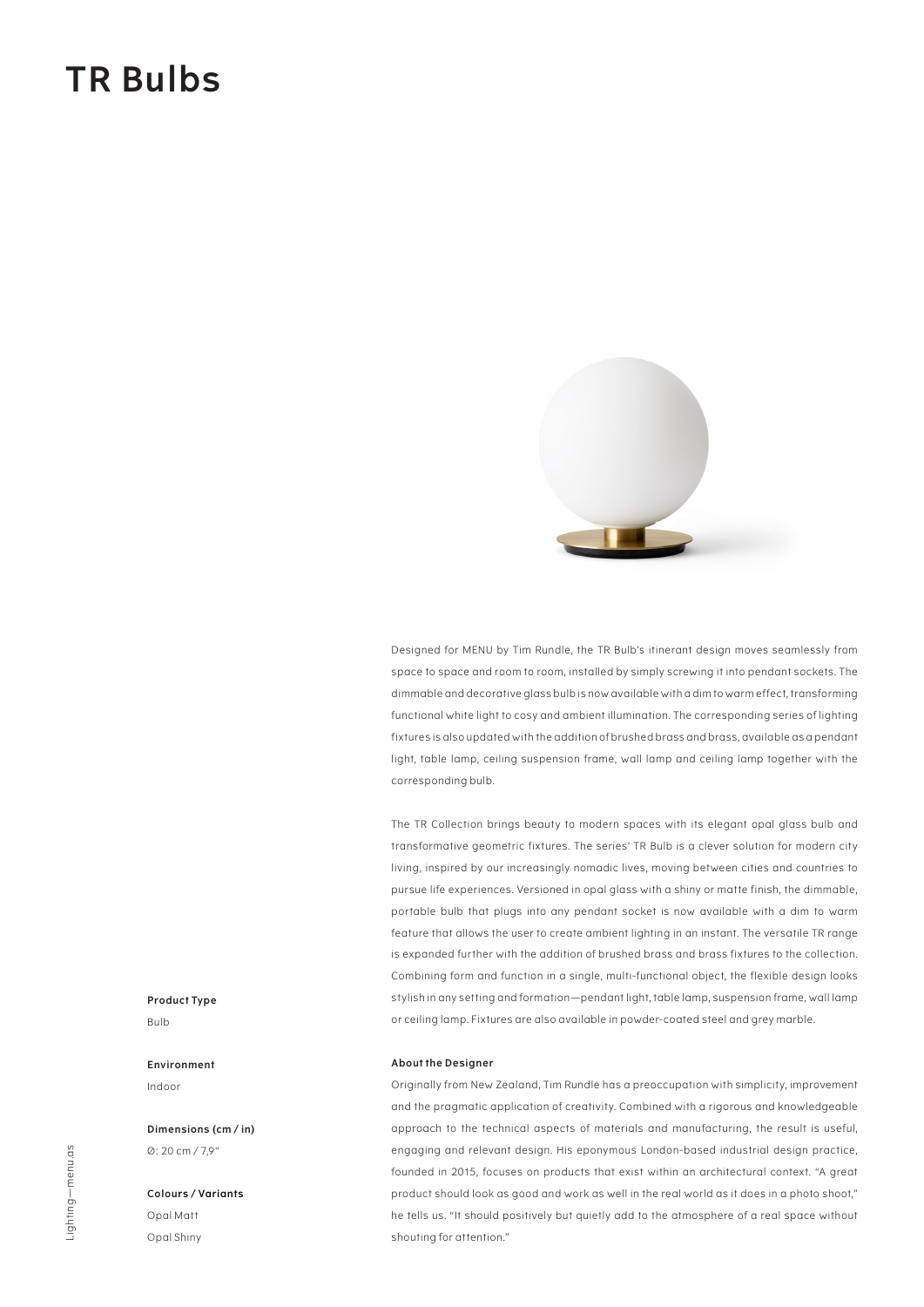# **TR Bulbs Technical Specifications**

Ø: 20 cm / 7,9"

#### **Production Process**

Designed for longevity, TR Bulb uses LED technology, which, with normal use, should last many years. The globe is constructed from white opal glass, and the core structure is made from aluminium to draw heat away from the LED, allowing the bulb to run at its optimum temperature.

**Materials** Opal Glass, LED COB **Item weight (kg / lbs)** 0,694 kg / 1,5 lbs

## **Voltage (V)** 110V (US)

**Light source & Energy efficiency class** E26, 7,2 watt (Standard)

E26, 6 watt (Dim to Warm)

## **Light Specifications**

Watt: 6W Lumen: 70 Lm/W K: 1800-2700 K  $RA(CRI): 80 - 90$ 

**Cord material and Cord length (cm / in)** N/A

**Classification** IP20

#### **Certifications**

EMC: EN 55015:2013 + A1:2015; EN 61547:2009; EN 61000-3-2:2014; EN 61000-3-3:2013

**Packaging Type** Giftbox

**Packaging Measurement (H \* W \* D)** 26 cm \* 25,5 \* 25,5 cm

#### **Care Instructions**

Use a soft dry cloth to clean. Do not use any cleaners with chemicals or harsh abrasives. Avoid using water.